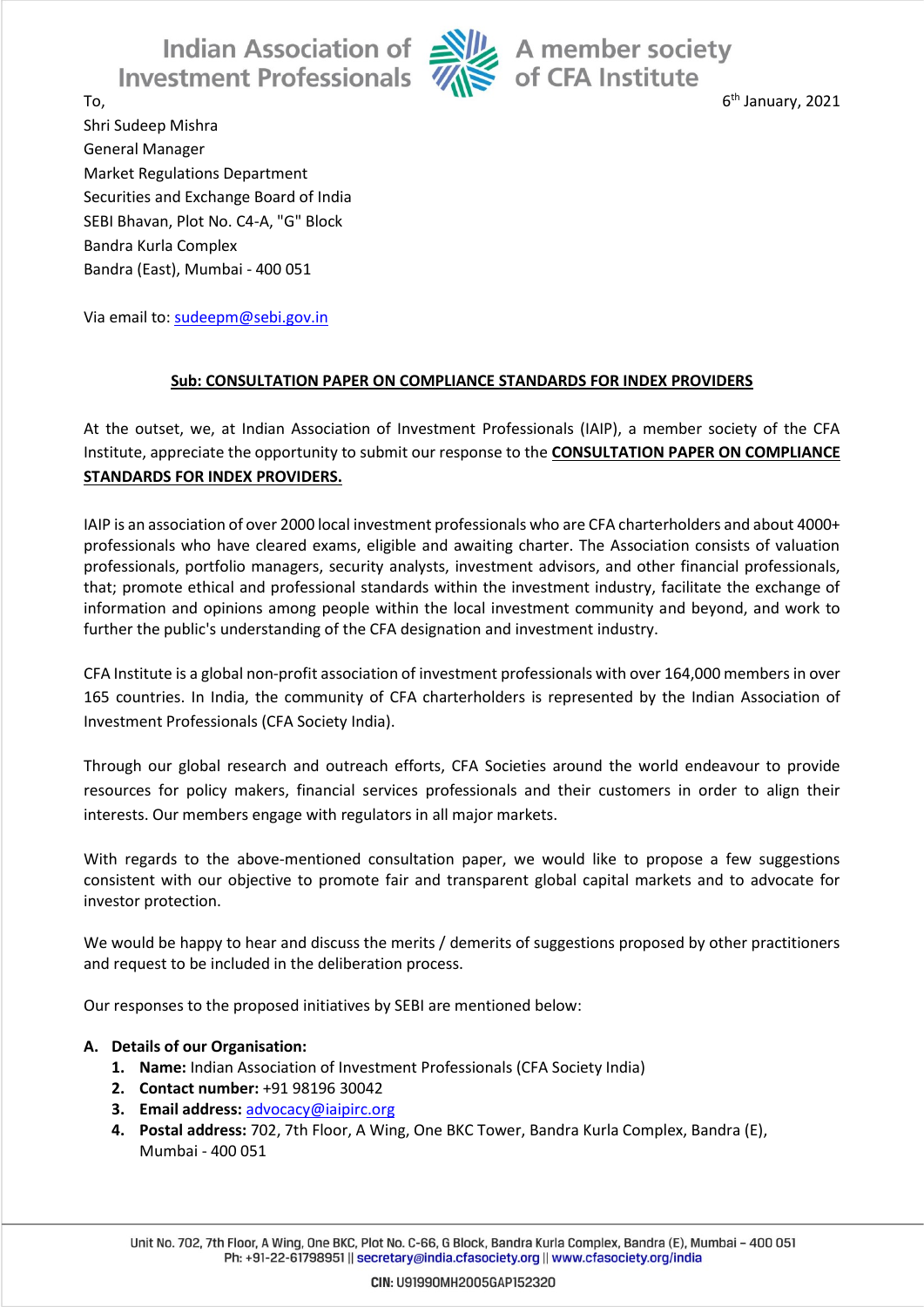

Sivananth Ramachandran, CFA Shamit Chokshi, CFA Shwetabh Sameer, CFA Om Jha, CFA Rashmi Modi, CFA

## **C. Suggestions / Comments:**

| Name of entity/person: | Indian Association of Investment Professionals (CFA Society India) |  |
|------------------------|--------------------------------------------------------------------|--|
| <b>Contact Number</b>  | +91 98196 30042                                                    |  |
| <b>Email Address</b>   | advocacy@iaipirc.org                                               |  |

| Sr.<br>No. | Question                                                                                                                                                                                                                                                                      | <b>Comments/ Suggestions</b>                                                              | <b>Rationale</b>                                                                                                                                                                                                                                                                                                                                                                                                                                                                                                                                                                                                                                                                                                                                                                                                                                                                                                                                                                                                                                                                                              |
|------------|-------------------------------------------------------------------------------------------------------------------------------------------------------------------------------------------------------------------------------------------------------------------------------|-------------------------------------------------------------------------------------------|---------------------------------------------------------------------------------------------------------------------------------------------------------------------------------------------------------------------------------------------------------------------------------------------------------------------------------------------------------------------------------------------------------------------------------------------------------------------------------------------------------------------------------------------------------------------------------------------------------------------------------------------------------------------------------------------------------------------------------------------------------------------------------------------------------------------------------------------------------------------------------------------------------------------------------------------------------------------------------------------------------------------------------------------------------------------------------------------------------------|
| 7.1.1      | Whether the above Compliance<br>Standards for Index Providers<br>would provide for greater level<br>of disclosure and transparency,<br>promote<br>the<br>reliability<br>of<br>benchmark determinations, and<br>address benchmark governance<br>and accountability mechanisms? | Yes, asking Index Providers to<br>adhere to above Compliance<br>Standards is a good move. | Globally, regulators haven't asked<br>index providers to be compliant.<br>Global Index Providers<br>have<br>voluntarily taken the decision to<br>comply to IOSCO Principles. But<br>for a market like India, it's a<br>reasonable decision to increase<br>transparency in the<br>passive<br>investments space.<br>In the field of fixed income and<br>other indices where input data<br>comes from OTC markets, more<br>transparency is required so that<br>investors can better gauge the<br>markets.<br><b>This</b><br>especially<br>is<br>important during times of market<br>volatility<br>where<br>lot<br>a<br>οf<br>fluctuations was witnessed<br>in<br>security<br>leading<br>prices,<br>to<br>benchmarking<br>portfolio<br>and<br>management complications.<br>So, regulators may need to focus<br>on this aspect of input data, which<br>is broadly covered in the IOSCO<br>Principles.<br>Finally, we believe that the<br>common compliance standards<br>for index providers would create a<br>level-playing field and greater<br>participation from global players,<br>and lead to more innovative |
|            |                                                                                                                                                                                                                                                                               |                                                                                           | products, consumer choice, and<br>efficiency in the marketplace.                                                                                                                                                                                                                                                                                                                                                                                                                                                                                                                                                                                                                                                                                                                                                                                                                                                                                                                                                                                                                                              |

Unit No. 702, 7th Floor, A Wing, One BKC, Plot No. C-66, G Block, Bandra Kurla Complex, Bandra (E), Mumbai - 400 051 Ph: +91-22-61798951 || secretary@india.cfasociety.org || www.cfasociety.org/india